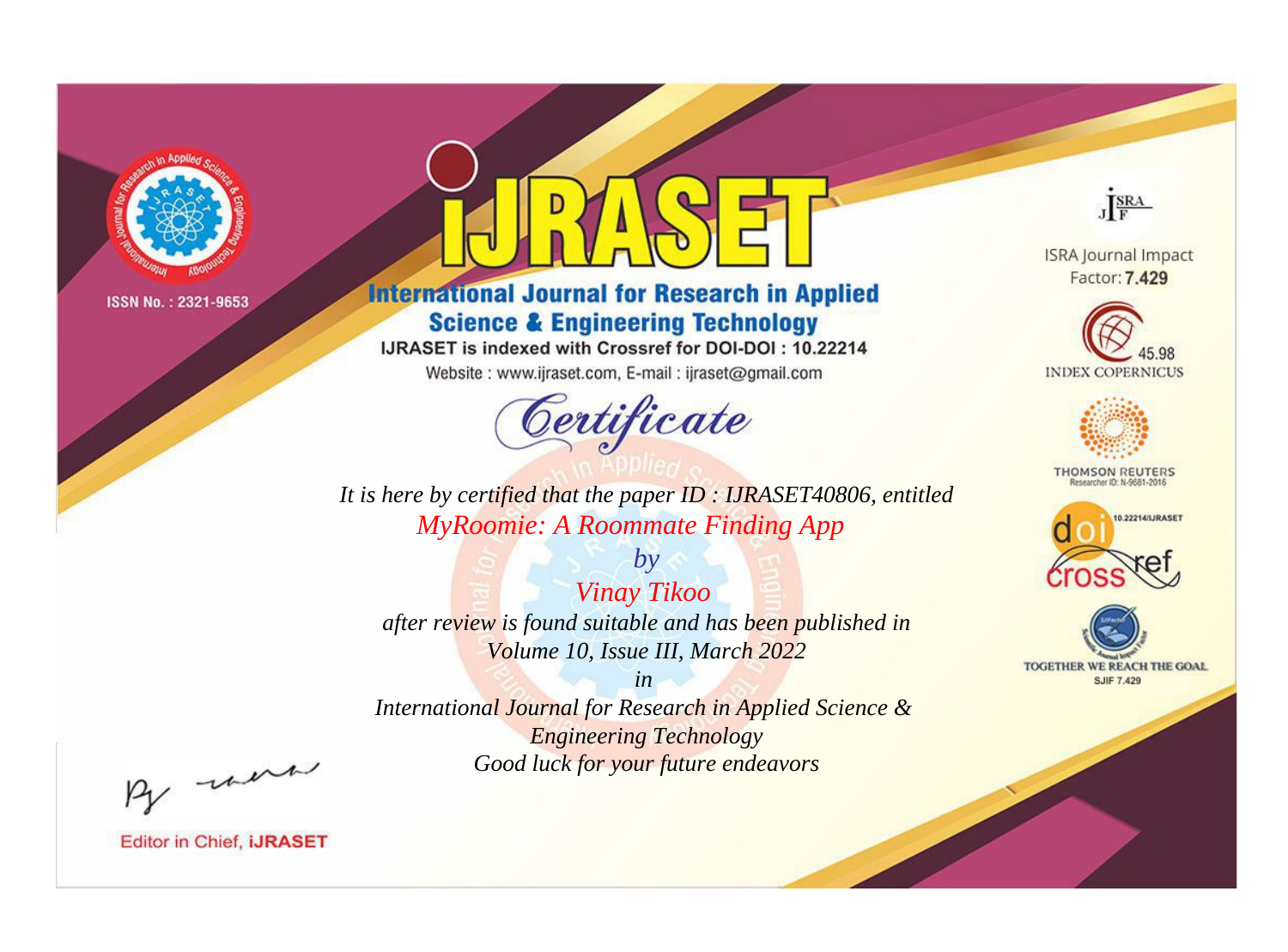

# **International Journal for Research in Applied Science & Engineering Technology**

IJRASET is indexed with Crossref for DOI-DOI: 10.22214

Website: www.ijraset.com, E-mail: ijraset@gmail.com



JERA

**ISRA Journal Impact** Factor: 7.429





**THOMSON REUTERS** 



TOGETHER WE REACH THE GOAL **SJIF 7.429** 

It is here by certified that the paper ID: IJRASET40806, entitled **MyRoomie: A Roommate Finding App** 

 $by$ Rishabh Jain after review is found suitable and has been published in Volume 10, Issue III, March 2022

 $in$ International Journal for Research in Applied Science & **Engineering Technology** Good luck for your future endeavors

By morn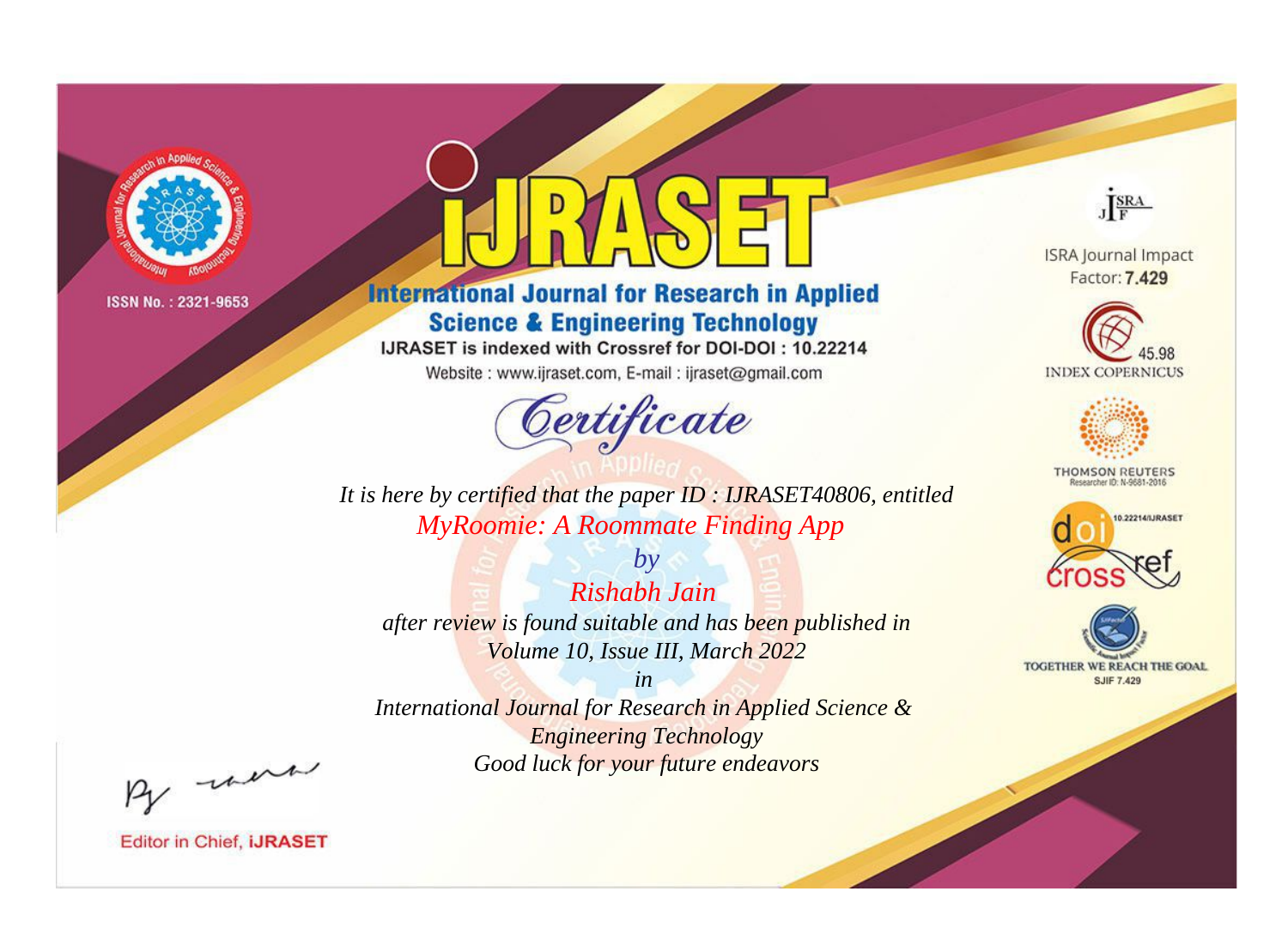

# **International Journal for Research in Applied Science & Engineering Technology**

IJRASET is indexed with Crossref for DOI-DOI: 10.22214

Website: www.ijraset.com, E-mail: ijraset@gmail.com



JERA

**ISRA Journal Impact** Factor: 7.429





**THOMSON REUTERS** 



TOGETHER WE REACH THE GOAL **SJIF 7.429** 

It is here by certified that the paper ID: IJRASET40806, entitled **MyRoomie: A Roommate Finding App** 

 $b\nu$ **Palana Sheth** after review is found suitable and has been published in Volume 10, Issue III, March 2022

 $in$ International Journal for Research in Applied Science & **Engineering Technology** Good luck for your future endeavors

By morn